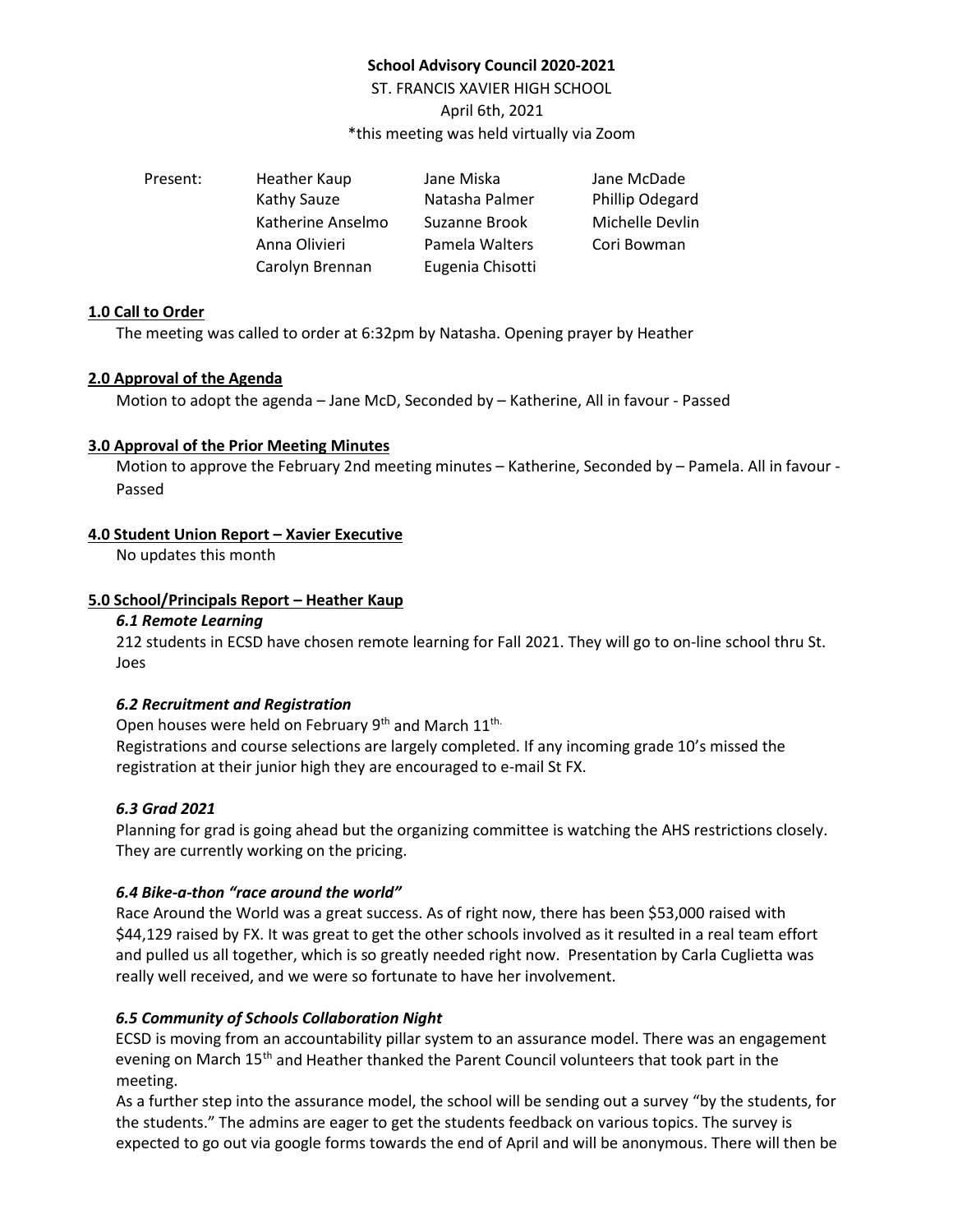a town hall meeting to discuss the topics. Heather would like representatives from School Council to attend the town hall.

# **7.0 Action/Discussion Items**

No updates

Next meeting is on June 8th at 6:30pm **Meeting adjourned at 6:59 pm by Natasha Palmer Meeting minutes prepared by Jane Miska**

**Parent Teacher Association 2020-2021** ST. FRANCIS XAVIER HIGH SCHOOL April 6th, 2021